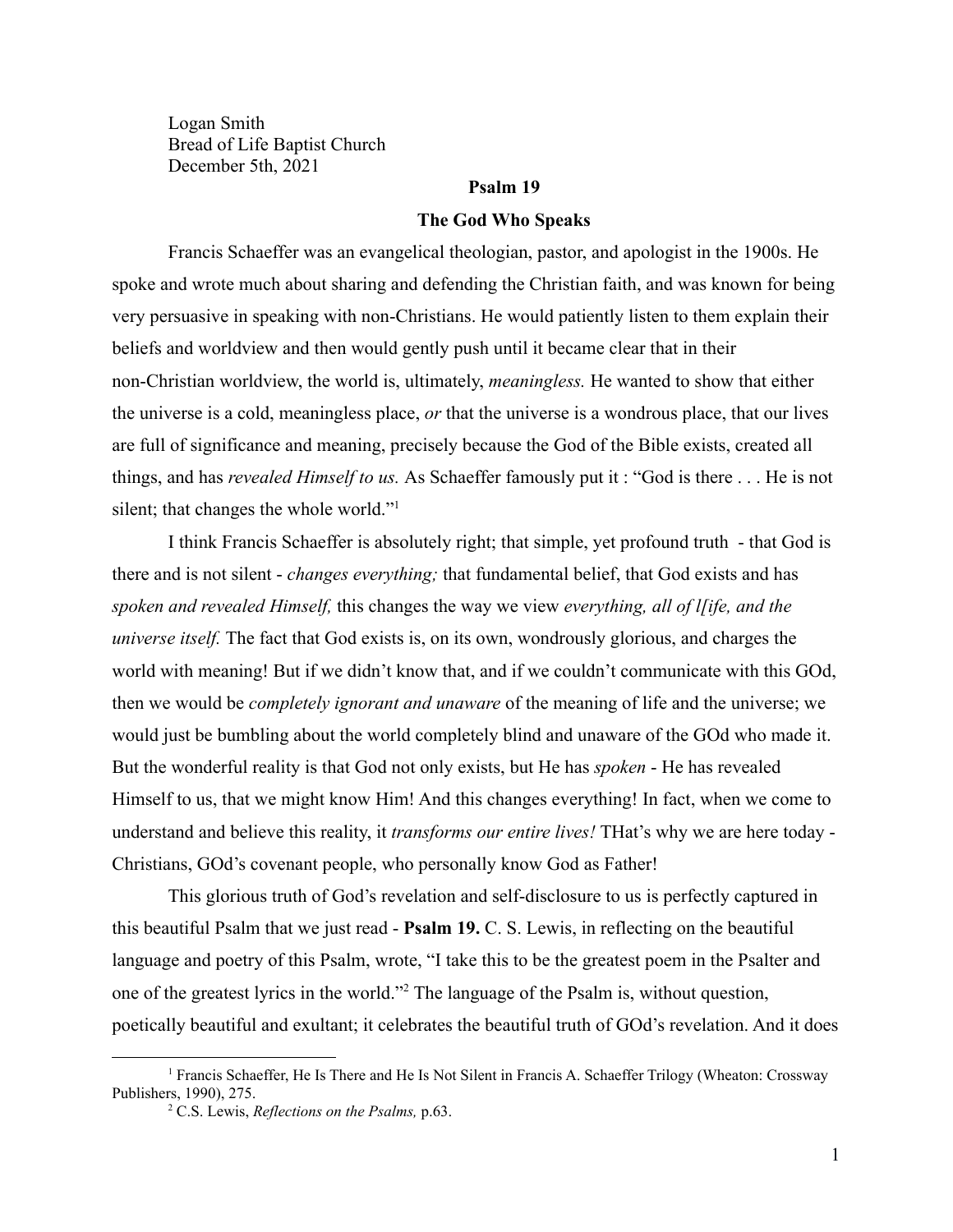so by focusing on the two forms of GOd's revelation: *general revelation* and *special revelation.* The first 6 verses of this Psalm focus on *general revelation,* in which GOd reveals Himself, His existence, and glorious nature, in Creation itself, the works of His hands. Then, in verses 7-11, David turns to focus on the wondrous glory of GOd's *special revelation,* in which GOd has *directly spoken to us,* namely, in His written Word, the Bible. These are the two books of God's revelation: Creation, and the Bible; and Psalm 19 focuses our attention on these wondrous realities. But then the Psalm closes, in the final verses of 12-14, by making it very clear that God's revelation of Himself, God's Word, demands that we *respond* to Him. That's the message of Psalm 19: God has spoken, and we must listen and respond to Him.

So first, we see that...

## **I. God Has Spoken Through His Works of Creation (vv.1-6)**

David begins this psalm with a celebration of the fact that God has revealed his glory in creation; he begins by saying, "The heavens declare the glory of God, and the sky above proclaims his handiwork" (v. 1) God created all things, this world, the heavens above, and the entire universe - everything that exists! It is all His "handiwork" - the works of His hands. And God's works in creation reveal things about God to us - they reveal objective truths to us about God's existence, power, glory, and majesty. That's what this verse is saying. We saw this in Psalm 8 a couple weeks ago; there, David turned to contemple mankind; here, he takes a bit of a different turn, emphasizing how creation doesn't just display GOd's glory - it does so to actually *communicate truths about God to us!*

Verse 2 says, "Day to day pours out speech, and night to night reveals knowledge."Day after day, the sunlit sky "pours out speech" - that is, it's *communicating something* to us. Night after night, the starry night sky "reveals knowledge." All of Creation is meant to proclaim to us (even *preach* to us) the grandeur of GOd - His existence, His power, His majesty, His eternality, His glory! In other words, God *communicates to us,* even *speaks to us,* through the works of Creation.

We see this in verses 3-4: "There is no speech, nor are there words, whose voice is not heard. Their voice goes out through all the earth, and their words to the end of the earth." What David is saying is: no, of course the heavens and skies above, the Sun, moon, and stars, do not audibly speak actual spoken words to us; and yet, they speak to us and communicate to us all the same; everyone in all the earth beholds the works of GOd's hands, everyone looks up and see the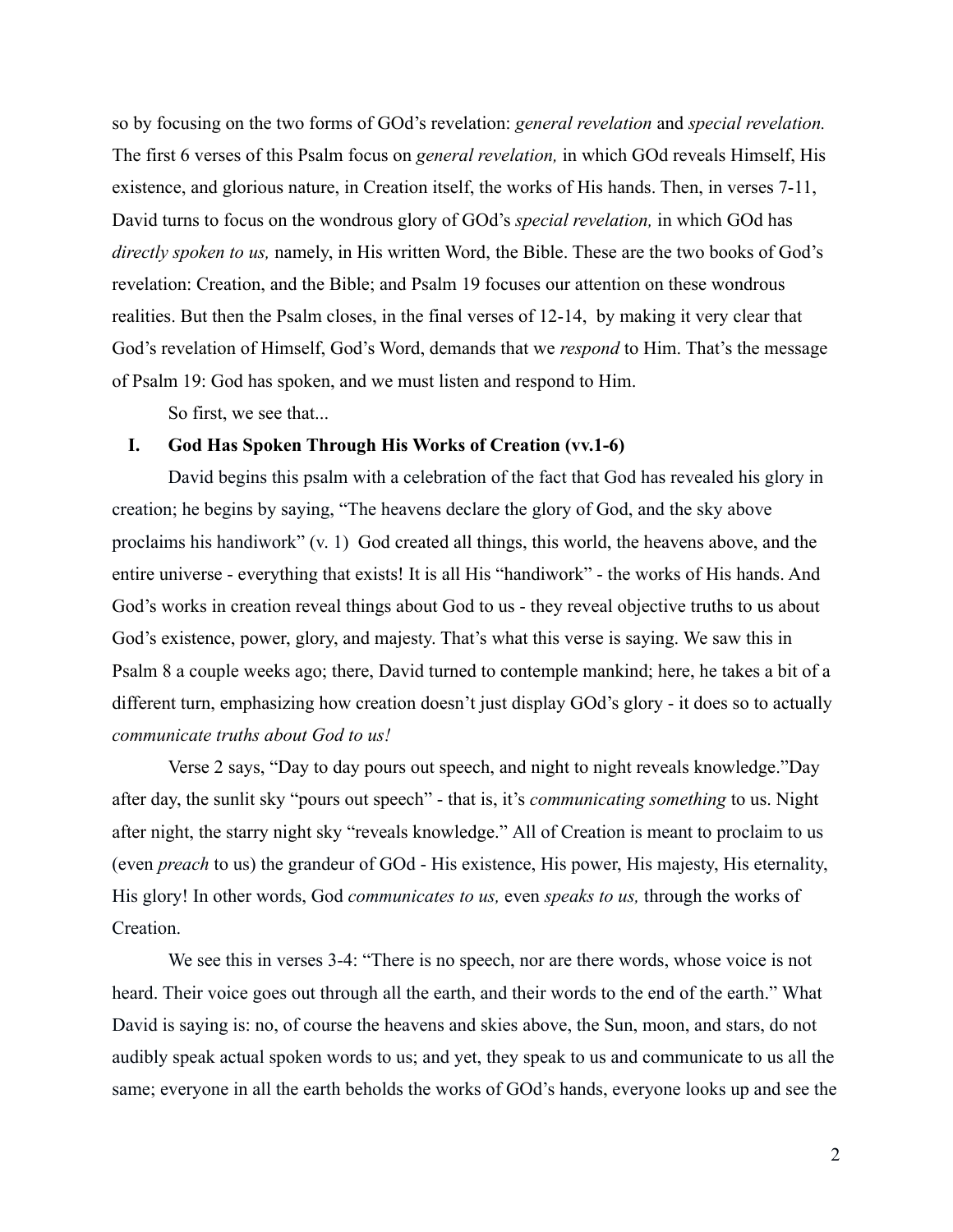heavens above, and everyone *hears the message they shout and proclaim.* We look up and behold GOd's glory being displayed! That's the message the heavens declare through the earth, for all to hear!

God created the world through *speaking.* IN the very beginning, when there wasd nothing, God said "Let there be light." He simply spoke it into being, and there was the Sun, the moon, the stars, and all the universe! He simply *spoke,* and GOd's powerful Word brings forth all that is into being. That's what we see in the very first chapter of the BIble, Genesis 1. But let's think for a second: why do you think the Bible paints the picture that way? Why describe God's creative act as Him *speaking?* Well, for one, it certainly displays just how powerful God is, and that everything comes from Him, out of nothing. But it's also because of the purpose of words themselves; the purpose of words, language, and speech is to *communicate.* And that's what God's Creation does; God spoke in Creation, and God still indirectly speaks to us all, communicating and revealing Himself to us all, as Creation reverberates and echoes with His voice. The natural world that God created objectively reveals general truths to us.

Every day, I drive about 15 minutes from my house to come to my office at the church; about halfway through the drive, I always look up to my right to see the mountains suddenly visible between the trees, and it never gets old. On lucky days, when it's timed just right, and I'm driving back home around sunset, I go over the bridge on Military Turnpike, crossing over the Saranac river at the dam, and I look to my left, and bam: there's the bright red sun going down in the sky, painting it beautiful golds and reds, oranges and yellows, leaving streaks of pink and purple and dark blues at the far edges; and below the sun I see the beautiful outline of mountains soaring over the treetops, and the glimmering sliver of the river stretching towards it; and right at the forefront of the scene, the beautiful light of the sunset just *drenches* the mouth of the river with color. It's enough to take the breath away (and almost enough to make me wreck, if I'm not careful!). And *that* is Creation proclaiming - speaking, communicating, *preaching* - to us the glory and majesty of our great God, compelling us to worship and praise Him, as He deserves! It is proclaiming loud and clear that GOd is there, and He is not silent! He exists! He created everything! He is all powerful, majestic, and glorious!

What we see in the day with the sunrise and sunset, and what we see at night with the moon and stars appearing, are different. Each reveals something a bit different, but each reveals and proclaims to us how glorious our God is.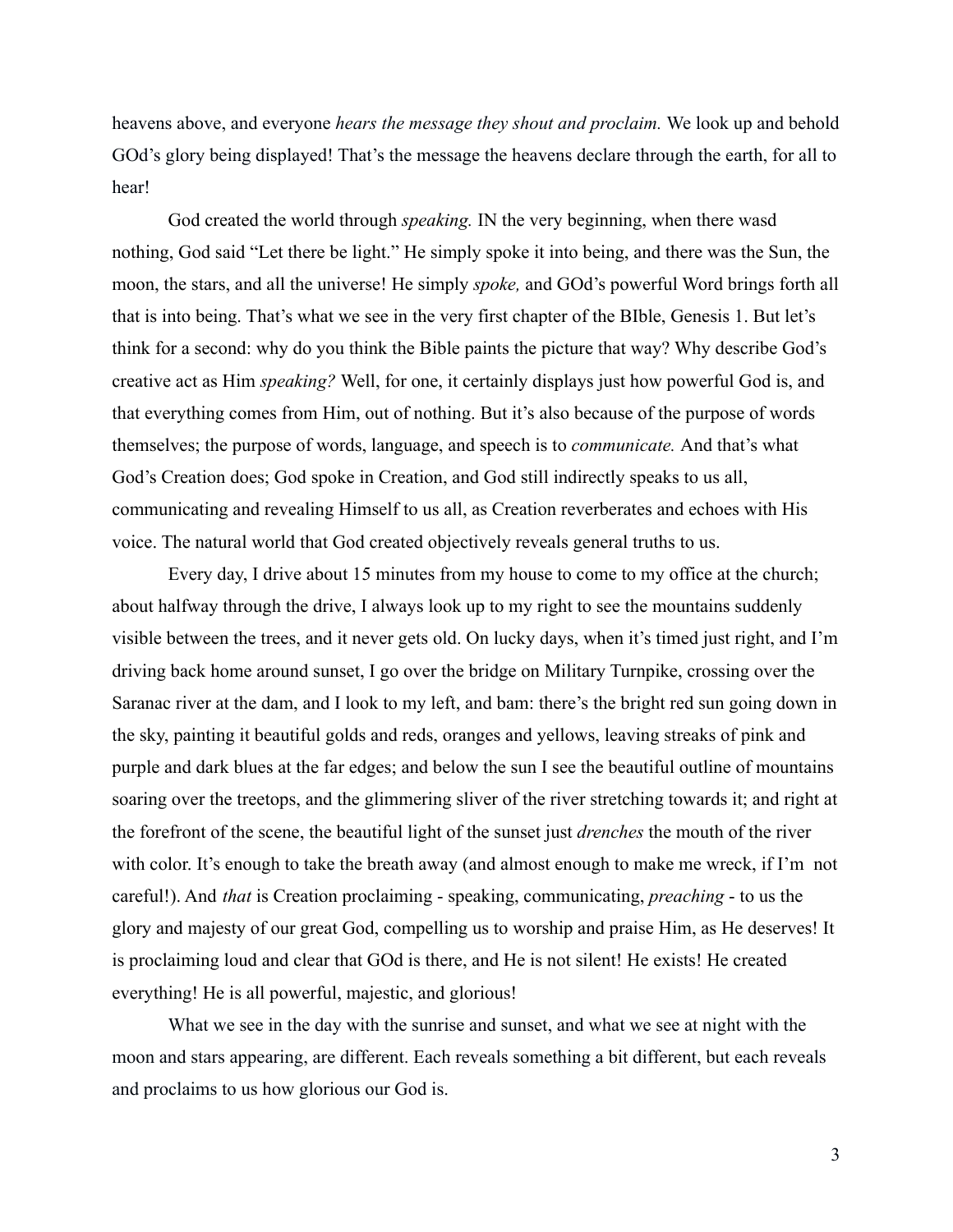When preaching on Psalm 8, I talked about how gazing at the night sky fills us with awe and wonder, and it makes us feel small, even insignificant, as we realize just how big and grand the universe is. In Psalm 8, that led David to consider the nature of humanity. But here, David turns to focus on the daytime skies, to contemplate the glory of God revealed by His creation of the Sun. Verses 4-6 say, "In them he has set a tent for the sun, which comes out like a bridegroom leaving his chamber, and, like a strong man, runs its course with joy. Its rising is from the end of the heavens, and its circuit to the end of them, and there is nothing hidden from its heat." David is using the Sun as another specific example of how the created world reveals things about God to us. The Sun demonstrates (in part) a glimpse of GOd's *glory, power, and wisdom.* It soars through the heavens as its home, radiant as a newly married man radiating with joy on his wedding day; or a strong man radiating with power and joy has he runs and wins a race (v.5). The sun soars across the sky so that "nothing is hidden from its heat" - and so it is that the Sun itself, along with the heavens, naturally display God's glory, power, and wisdom, so that it is not hidden to anyone, in all the earth. The Sun sees all, and nothing is hidden from it; so it is with God. And yet, at the same time, we all see the Sun, all of us are aware of its presence, and we all know it's heat - it is hidden from no one. And so God's existence is hidden from no one either. That's what verse 6 is telling us.

We see this same point made in Romans 1. There, Paul tells us more about the message that Creates communicates, telling us some specific things about God that Creation reveals to everyone in all the world. Paul writes, "For what can be known about God is plain to them, because God has shown it to them. For His invisible attributes, namely, his eternal power and divine nature, have been clearly perceived, ever since the creation of the world, in the things that have been made. So they are without excuse" (Rom. 1:19-20). Everyone in all the world, no matter whether or not they've ever been to church, met a Christian, or read a Bible, is without excuse, because Creation itself is sufficient to reveal to us that God exists - that God is there, and is not silent! Creation proclaims to us, it generally reveals to all, that God exists, that He created all things, that He has all power and majesty, and that He is worthy fo all glory, honor, worship, and praise! And yet, because every single person is born a sinner, the general revelation of nature is not enough; natural, sinful mankind sees God's glory and rejects it. Paul continues on in Rom. 1, saying, "For although they knew God, they did not honor him as God or give thanks to him, but they became futile in their thinking, and their foolish hearts were darkened. Claiming to be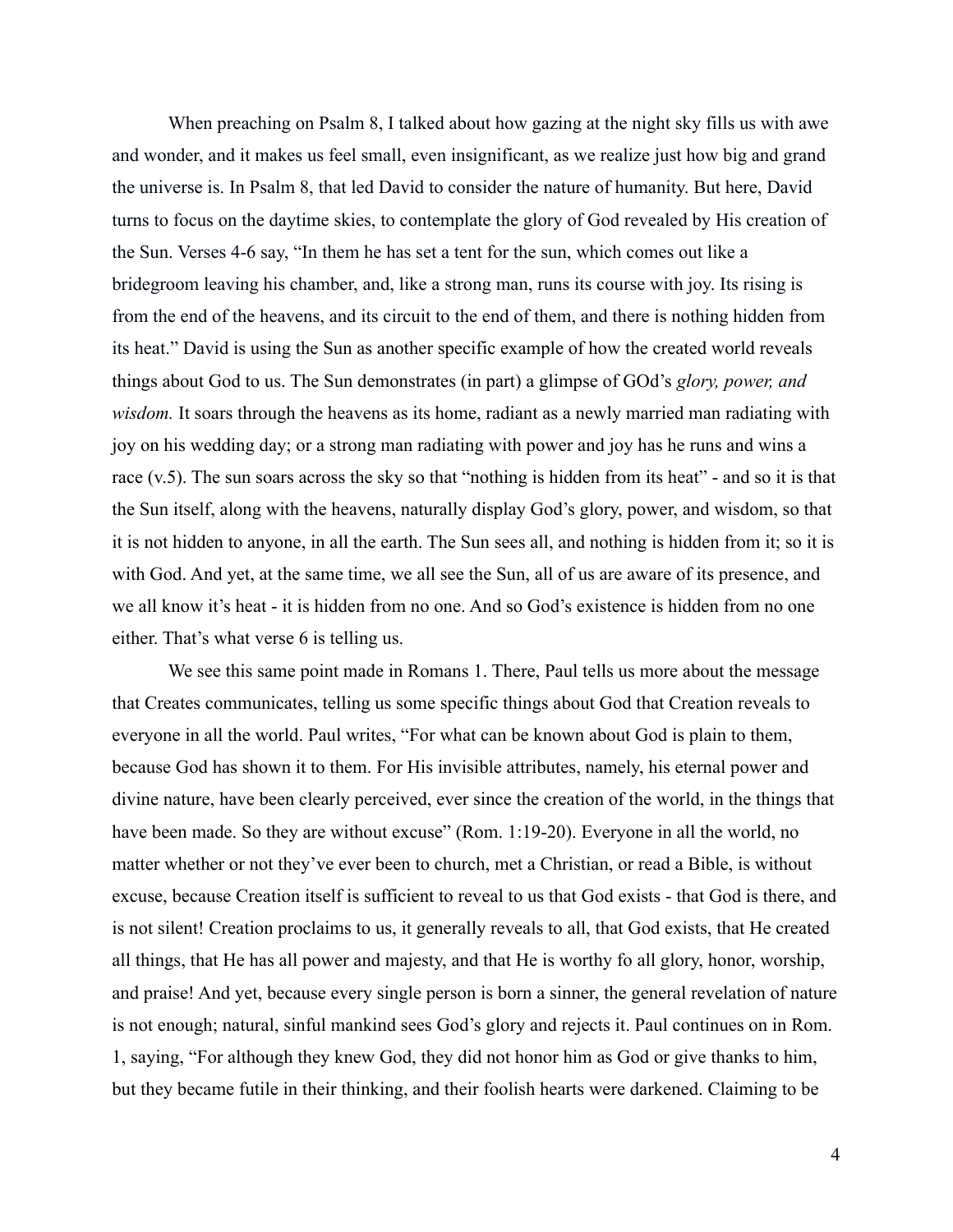wise, they became fools, and exchanged the glory of the immortal God for images resembling mortal man and birds and animals and creeping things." God reveals Himself, in part, through Creation but because of our sin, we're all born spiritually blind to it!

Therefore, we need something else - we need special revelation, God's direct speech and communication to us! And thankfully, God has given us that very revelation we need:

## **II. God Has Spoken Through His Word - the Bible (vv.7-11)**

It's one thing to say that creation "speaks" and communicates to us. Creation pours forth "speech" and "knowledge" and tells us of God's glory. But God has spoken in an even clearer, more direct way; He has even more clearly revealed Himself and His message to us with *words* that we can hear and understand; even a written Word that we can see, read, memorize, and proclaim, saying, "This is the very Word of God!" That's what GOd has done in giving us the Scriptures; the Bible is GOd's very own Word. God has *spoken directly to us* in inspiring men to write the Bible; this means when we read the Bible, we're listening to God speak! THat's an incredible, wondrous truth! And that's what David turns to in verses 7-11.

In verses 7-9, David writes 6 lines that are all saying basically the same thing, but in slightly different ways. THe first line he gives us says, "The law of the LORD is perfect, reviving the soul." Now, when we see the word "law" here, it's helpful to understand what exactly is being referred to; when we hear law, we think all of those different rules and regulations the big wigs make in D.C. and Albany, with all the paperwork, bureaucracy, and lawyers that follow. But that's not what's envisioned here. The word "law" here is "Torah" - the same word used as the name for the first five books of the Bible (Genesis through Deuteronomy); the same word means "instruction" or "statues," and represents the fact that God personally revealed Himself to His people, through Moses, as "Yahweh," to be their personal, covenant God, to make them His own covenant people, through giving them the "Law of God" at Mount Sinai. When Moses wrote the "Torah," the Law of GOd" (Genesis through Deuteronomy), it was the first part of the Bible to be written, and the only part for a while, so that "the Law of the Lord" became a shorthand way of referring to God's Word, written in the Bible. In the New Testament, we see writers still use this shorthand, or even add, "the Law and the Prophets" to refer to the Old Testament.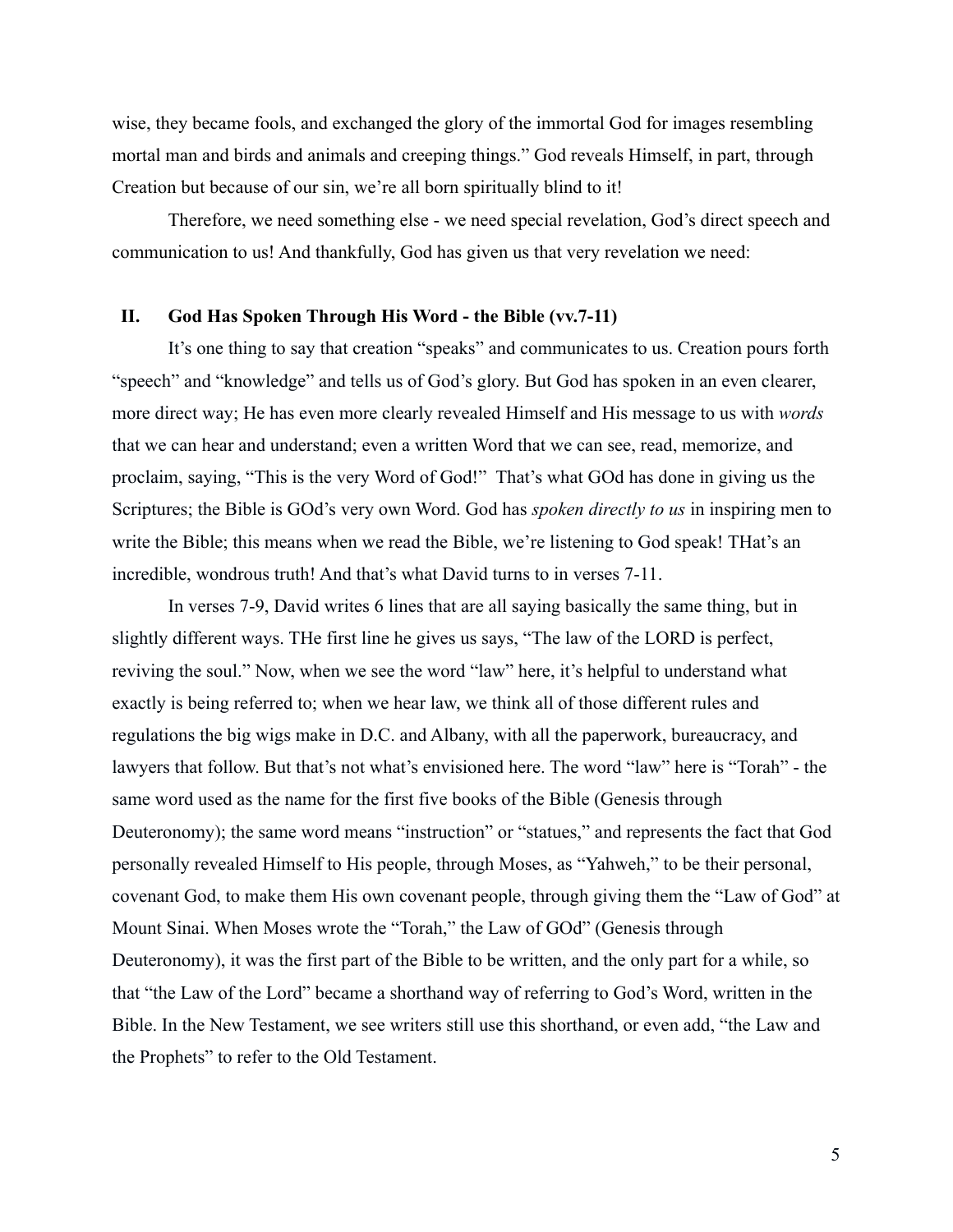In other Words, when David says "Law of the LORD" here, he's saying what we would call "the Bible." In each of these 6 phrases, he uses a different but very similar noun to describe the written Word of God: the "testimony," "precepts," "commandment," "fear," and "rules" "of the LORD." THe Bible is God's Word, revealing His truth, will, character, commands, and glory to us! Then, after each noun, follows a slightly different adjective, piling up all these wonderful descriptions of how glorious the Bible is: God's Word is "perfect," "sure," "right," "pure," "clean," and "true." Everytime I come up and publicly read the Bible, I start by calling us to hear "GOd's Holy, Inspired, and Inerrant Word." And all that word "inerrant" means is "without error." Basically, I want us to hear and be reminded, week after week, that when we read and listen to the Bible, we are hearing God speak, and GOd's Word *contains no error; it is never wrong, and completely true, trustworthy, and authoritative in all it says!* And just in case we ever wonder, "DOes the Bible really say that about itself, and truly claim to be without error?" All we have to do is turn to a passage like this, in Psalm 19, and say, emphatically, "Yes! It does!" In fact, I don't know any other way to read verses 7-9! God's Word is *perfect, sure, right, pure, clean, and true!* It is never wrong.

And this inerrant Word of GOd is necessary and sufficient for us. David underscores this by then including 6 descriptions of what God's Word does, showing us why it is so great and glorious. The Bible "revives the soul" and "rejoices the heart." It gives life, joy, and peace to us, edifying our souls in a way that nothing else can! It "makes wise the simple" and "enlightens the eyes," giving us understanding of God, salvation, and the Christian life that nothing else can! Because of this, GOd's revelation of Himself in the Bible must be our foundation for understanding all of truth; the Bible is the standard and judge, not us! It "endures forever" and is "righteous altogether;" the holy Word of God endures forever, will never be proven wrong, will never fail, and even after this world passes away, God's enduring Word will prove true and be completed! God has spoken and His Word is perfect, perfectly good for us, and perfectly necessary, sufficient, and enduring!

And when we truly believe, understand, and experience the goodness of GOd's word, it gives us incredible joy; it leaves us hungering for it, craving it, depending upon it, and valuing it above all else! As werses 10-11 says, "More to be desired are they than gold, even much find gold; sweeter also than honey and drippings of the honeycomb. Moreover, by them is your servant warned; in keeping them there is great reward." If the Bible really is *God Himself*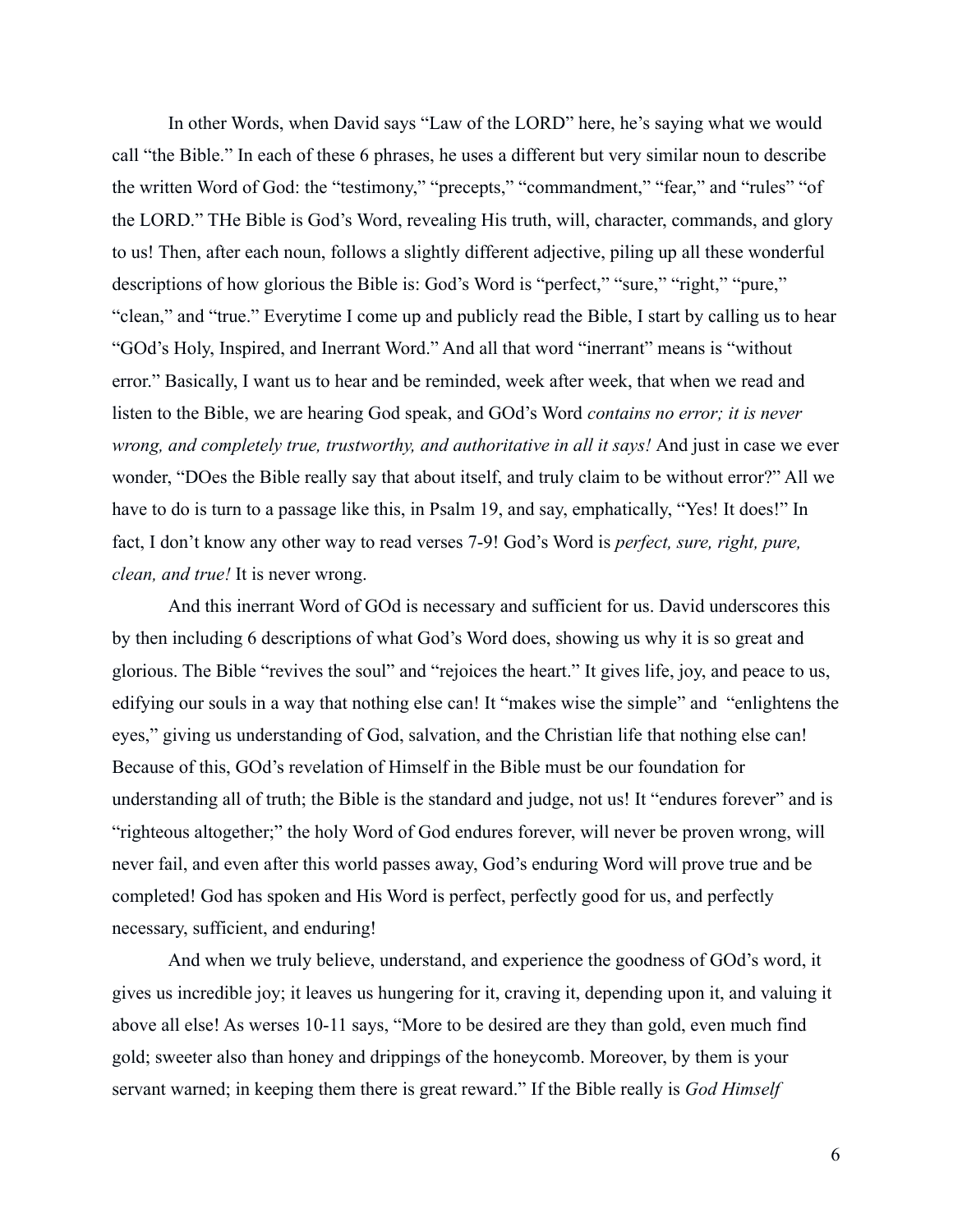*speaking to us,* then of course this makes it utterly priceless and invaluable, far more valuable than the riches of this world or all of the physical comforts it has to offer, even the sweetest, richest delicacies and pleasures! As Christians, we believe the Bible is GOd's Word, and that through it comes the gospel, the word of eternal life, that Christ came and lived, died, and was raised in our place, so that if we trust in Him alone, He saves and redeems us! His Word tells us this, and teaches us how to live with our GOd! It revives our soul and fills our hertz with joy! Therefore, God's Word should be our highest-regarded priority and most valued, treasured possession in this world!

And yet, that leads us to hold up a mirror and turn to our own hearts and lives, and ask some probing, convicting questions, doesn't it? Do you resonate with David's words here; do you really desire to know and understand God's Word, the Bible, more than you desire "gold" and to be rich? Is the BIble a greater priority to you than your career, bank account, your house, your car, all of your earthly treasures? Do you find the Bible to be more delightful, sweeter, and joyful than honey, cheesecake, or a delicious apple pie from Rulf's orchard? I think we all know that the right, Christian response is to say that we value God's Word more - but does the way we prioritize and time and schedule really reflect this? Do we delight in and carve out time for reading the Bible over watching Netflix and entertainment? Over money, careers, worldly comforts, honey, apple pie?

Now, my purpose in asking those questions isn't to make us feel guilty for not reading the Bible as much as we know we should; I don't want to shame anyone for not delighting in the Bible as much as someone else. But I *do* want us to realize that, were our hearts working properly, the right response *would be* that we value and delight in God's Word far more than any amount of money or earthly comfort and pleasure in this life! In fact, I'm sure it's probably true for all of us that none of us read the Bible as much as we would like. But that's just the point: we should all *desire* to read and understand the Bible more, and make it a priority to attempt to do so! So my hope is that this *does* encourage all of us to desire and value the Bible more; to *delight in it* more! TO carve out time for reading, understanding, knowing, studying, applying, and obeying the Word of God every day, to every area of our lives!

But let me make a note of practical application here: perhaps you're saying, "Yes, I know I should read, prioritize, and delight in the Bible more, but I still struggle with motivation to do it; so what am I to do?" First, you start by prayin: "God, I confess that I don't desire or value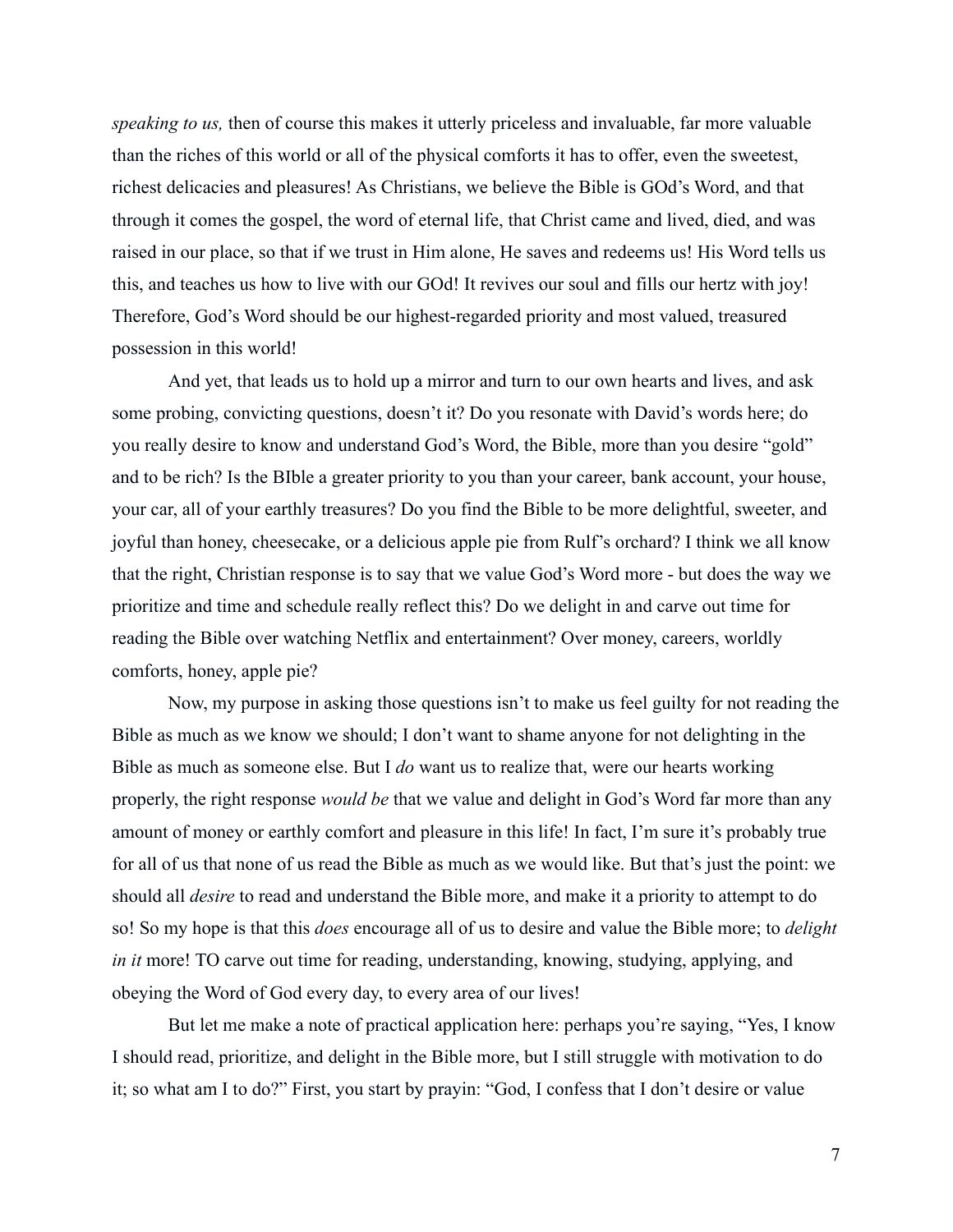your Word as much as I should; but I *want* to want to read it more; please change my desires to give me greater delight and joy in your Word!" I remember very clearly when I was in high school, and I was convicted of the fact that I wasn't reading the Bible; so I began trying to, but I just didn't want to; I ended up falling asleep every night while I started to read. But finally, I started praying that pray: "God, I don't want to read the Bible; but I *want* to *want* to read th eBible! Please help me want it more!" And thankfully, over time, God answered that prayer! And he did so *as I kept reading and understanding the Bible more.*

We ask God for help; but we don't just sitting around waiting for our hearts to magically change; we start *reading and studying the Bible,* making time for it because we know that we need it! And over time, as we consume more of GOd's Word, we'll start to experience it's glorious goodness for ourselves - and we will start to delight in it more and more! Picture a boy who's lived on meat, bread, and cheese his whole life eating green vegetables for the first time; at first, it will taste bitter and unpleasant; but if he sticks to it, his body will start to feel revived and energized, having nutrients it desperately needs; his body will crave it, and this will cause his taste buds to change; and eventually, if he sticks to the habit long enough, he will start to enjoy, even *desire,* those green vegetables he once disliked! And so it is when Christians read the Bible. I know it can be hard sometimes; but our souls *need and crave it;* and as you continue to read and meditate on it more, it *will* revive and rejoice your soul! So let us make a habit of regularly studying the Bible. Let us prioritize doing this together, at church on Sundays and Wednesday nights, in community; but let each of us carve out time and make a plan to read and study the Bible for ourselves, day to day, week after week, so that we will know it more.

Because….

### **III. We Must Respond to God's Word (vv.12-14)**

What we see in verses 12-14 is David's response to this meditation on God's revealing of himself to us - and his response is *prayer.* What it provokes in him is a desire for holiness. He ends up asking the Lord to reveal his sin, keep him from sin, and make his words and heart acceptable to God. He first asks, "Who can discern his errors?" (v.12a). David knows that we are so sinful that we're even *blind* to all the sin in our hearts; we sin more than we're even aware of. As we read the Bible, it shows us how good, righteous, and blameless God is, how holy and just His judgments are, and how utterly sinful, wicked, and rebellious we are. The right response to God's revelation leaves us *convicted of our sin,* even of the reality that we are far more sinful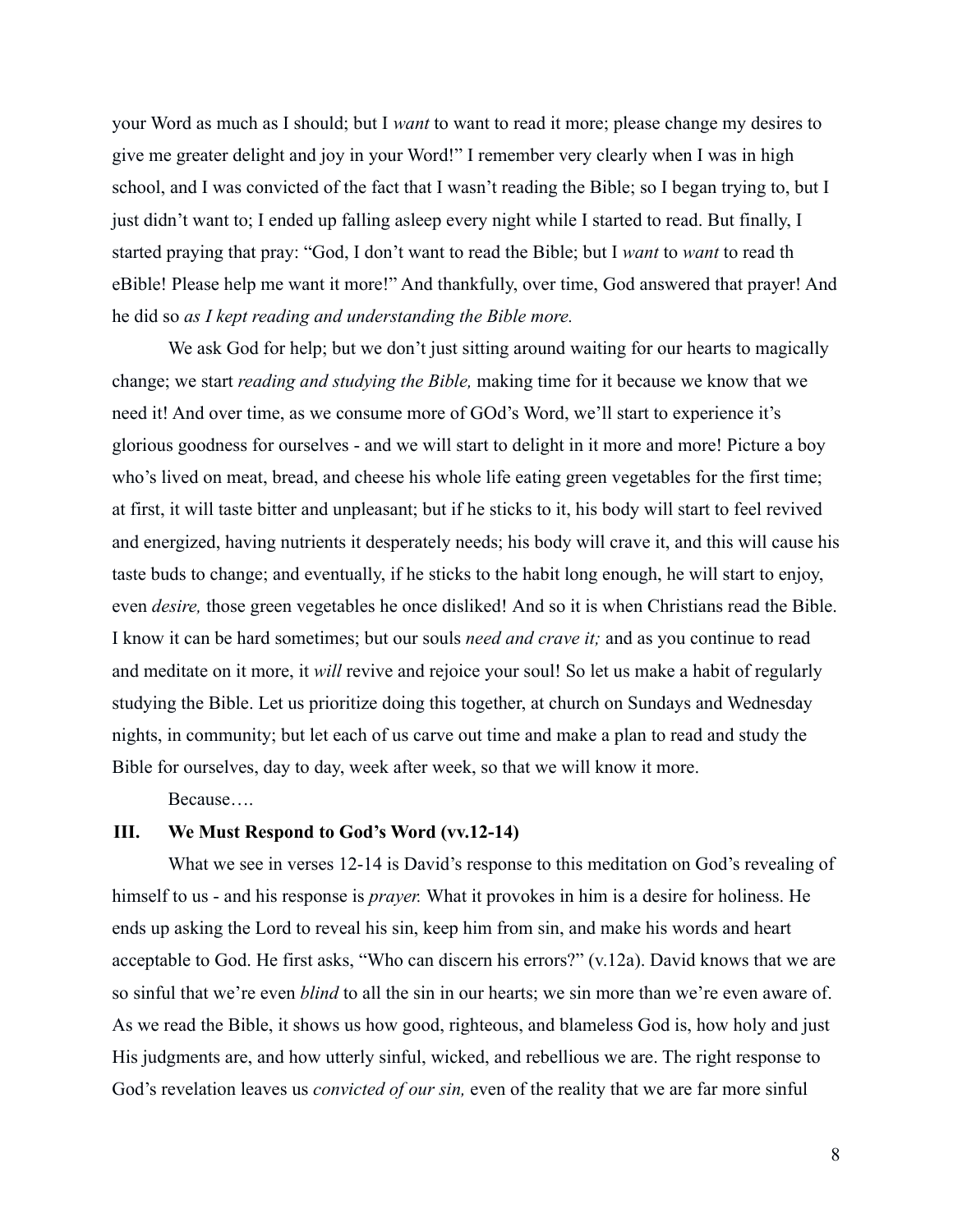than we're aware! It leads us to want to discover our sins, confess and repent of them, and then turn to obey!

David continues praying, "Declare me innocent from hidden faults. Keep back your servant also from presumptuous sins, let them not have dominion over me! Then I shall be blameless, and innocent of great transgression" (vv. 12-13). He asks God to reveal his hidden and unknown sins. He also asks God to keep him from *intentionally sinning,* so that he will live a "blameless" life, one increasingly characterized by righteousness. This should be our desire as Christians; this should be our response to God's Word; to want to repent of our sin, turn from it, and obey God!

But we know that we can't do this on our own - we need God's grace for this. And I think this is exactly why David ends his prayer the way he does in v.14: "Let the words of my mouth and the meditation of my heart be acceptable in your sight, O LORD, my rock and my redeemer." God's Word reveals our sinfulness and need to be reconciled to God, spared His just wrath and judgment, and live a life pleasing and acceptable to Him! But the standard is God's own perfect righteousness itself - and we can't live up to that standard. But thankfully, God's Word reveals God's glorious plan of *redemption!* God has spoken in His Word so that we would know Him as our own *rock and redeemer -* our Lord and Savior!

In fact, this is what the whole storyline of the BIble does: it reveals God's unfolding plan of redemption, culminating in the gospel of Jesus Christ. God has spoken, and the Word of God is Jesus Christ, who took on flesh, becoming the invisible image of the invisible GOd, perfectly communicating to us God's glory and grace through His plan of redemption. Christ came to redeem helpless sinners like us by living the perfect life we never could, dying on the cross in our place to satisfy God's wrath against our sin, and was raised so that we will be raised to eternal life with Him! That's the glorious grace of God revealed in the Bible - the glorious redemption of Christ Jesus, our rock and our redeemer! That's the glorious message of the Bible! God is there, He has spoken, and He has revealed His *glorious grace and redemption for sinners like us in the gospel of Christ!*

Brothers and Sisters, let us respond to God's revelation of Himself through faith. Let us worship Him as He deserves and Creation displays! Let us worship Him by treasuring, delighting in, and meditating on His Word, day and night. Let us believe the gospel of CHrist, that we are